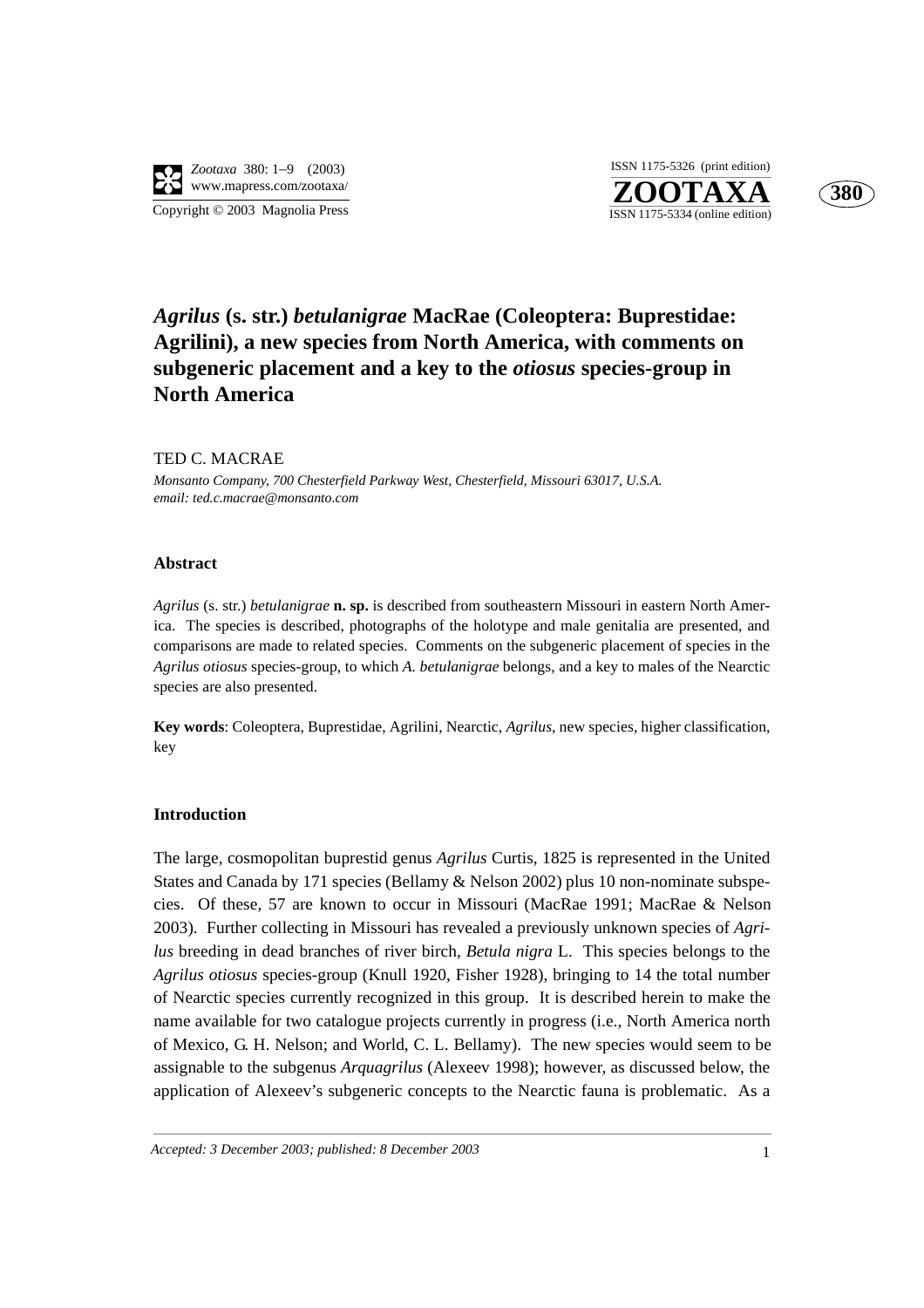**380**

**ZOOTAXA** result, I consider this species, as well as the other members of the *otiosus* species-group in North America, as belonging to *Agrilus* (s. str.). Since many of the species in this group were unknown when Fisher (1928) presented a key to the North American species of *Agrilus*, a key to males of the known members of the *otiosus* species-group in North American is presented below. Larval host genera, when known, are also indicated in the key.

> Measurements were made from the center of the frons to the elytral apex (length) and across the humeri (width) using a mini-scale. Holotype label data (enclosed within "quotation marks") are cited verbatim, with a forward slash " / " separating data from individual labels and added or expanded information presented in [square brackets] (em. = emerged,  $h =$  handwritten,  $p =$  printed, dia. = diameter). Dates are formatted: day.month (Roman numerals).year (e.g., 1–7.V.2001), and collection abbreviations follow the widely used coden system (Arnett *et al.* 1993).

# *Agrilus* **(s. str.)** *betulanigrae* **n. sp.**

# *Holotype (male)*

"USA: MO [Missouri]: Carter Co. Ozark National Scenic Riverway, Big Spring cpgd, T27N R1E S31 (SE¼), TCMacRae [p] / [field journal #] 01-24e: em. 1-7.V.2001 ex. [2–4 cm dia.] fallen dead branch Betula nigra coll. 14.IV.2001 [p] / HOLOTYPE Agrilus betulanigrae [p]  $\sigma$  [h] MacRae [p] [red label]".

The holotype will be deposited in the United States National Museum, Washington, DC.

## *Diagnosis*

Narrowly elongate, subcylindrical (Fig. 1); upper surface moderately shining, head bright metallic blue, aeneous on vertex, pronotum aeneous on disc, blue on sides, elytra black with aeneous reflections, faint cupreous reflections on apices, ventral surface dark aeneous blue, more strongly shining than above; faintly setose. Males of *A. betulanigrae* are distinguished by their bent, subquadrately expanded genitalia (Figs. 2–3). Females can only be identified in association with males.

## *Description*

Measurements: length: 3.75 mm; width: 0.90 mm.

Head: frontovertex shallowly convex with faint median longitudinal sulcus extending from epistoma to vertex, lower part of sulcus broader; surface finely granulose, rather coarsely punctate dorsally, punctures forming vague concentric circles on each side of midline, more sparsely and evenly distributed on front, moderately clothed on ventral half and along ocular margins with long, silvery white pubescence; epistoma strongly transverse, anterior margin broadly but not deeply, arcuately emarginate; eyes large, strongly oblong, slightly more broadly rounded dorsally than ventrally, inner margins straight.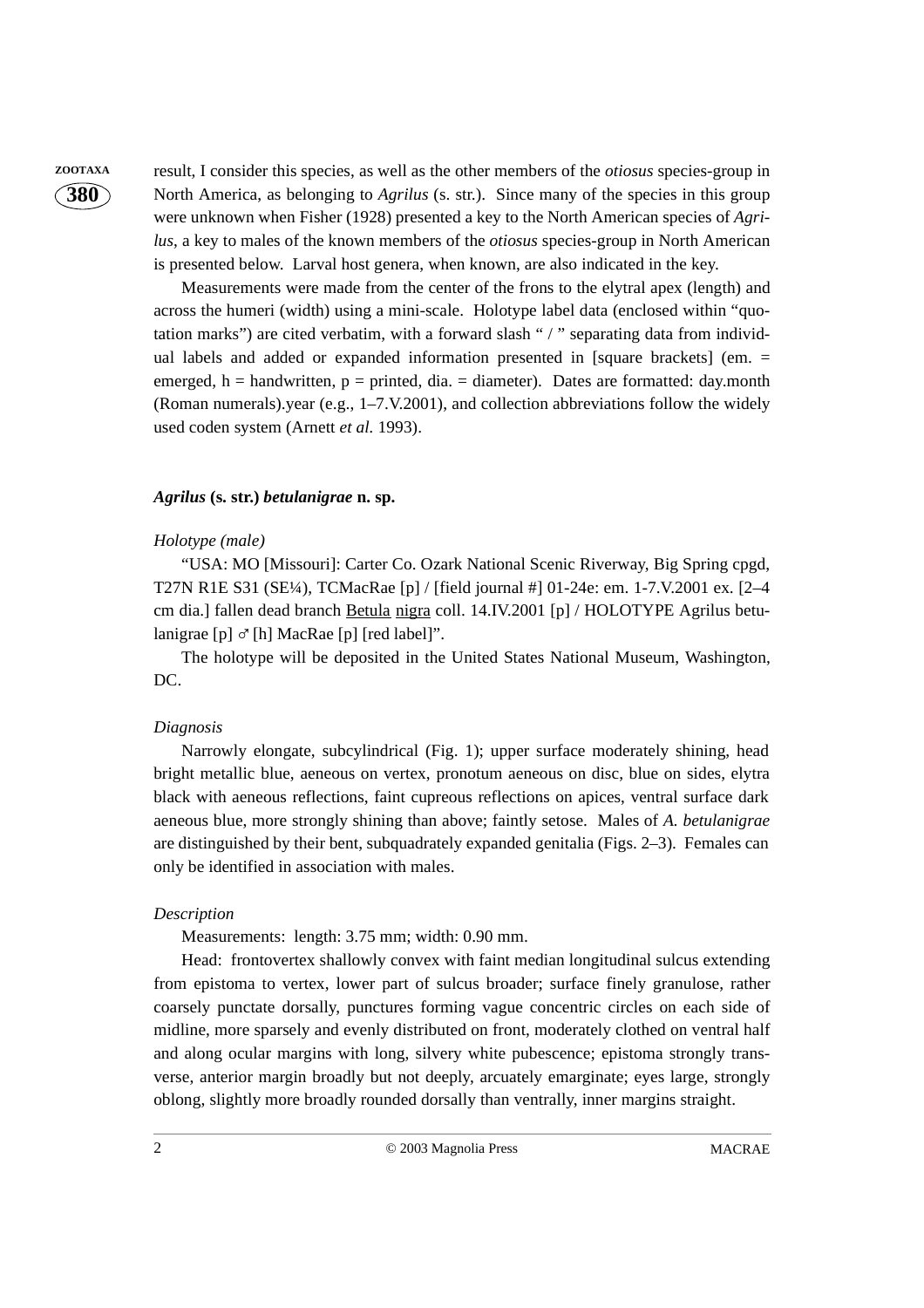



**FIGURE 1–3.** *Agrilus betulanigrae* MacRae, n. sp., holotype male (lines = 1 mm). **1**) Habitus; **2**) genitalia (dorsal view); **3**) lateral view.

Antennae: extending nearly to posterior margin of pronotum when laid alongside, inconspicuously setose; antennomere 2 fusiform; 3 narrower and subequal in length to 2; 4-10 serrate, slightly longer than wide except 10 which is as long as wide; 11 oblong.

Pronotum: 1.25 times wider than long, posterior margin slightly narrower than anterior margin of elytra, widest along apical half, sides diverging from posterior margin to near middle, then subparallel; posterolateral angles quadrate; in lateral view marginal and submarginal carinae feebly sinuate, narrowly separated anteriorly, becoming contiguous just before posterior angle; anterior margin sinuate, broadly, arcuately produced medially; posterior margin transversely bisinuate, arcuately emarginate anterior to scutellum; disc moderately convex, with two round, feeble, longitudinally arranged median depressions and rather broad, oblique depressions along lateral margins; prehumeral carinae short, feeble, nearly obsolete; surface coarsely, transversely rugose, less distinctly so anteriorly and laterally, with numerous fine punctures between the rugae.

Scutellum: narrowly quadrate in front, triangular behind, strongly transversely carinate, about as long as wide, surface reticulate.

Elytra: subequal in width at base and beyond middle, lateral margins shallowly emarginate in between, apices narrowly, separately rounded, finely serrate; disc somewhat flat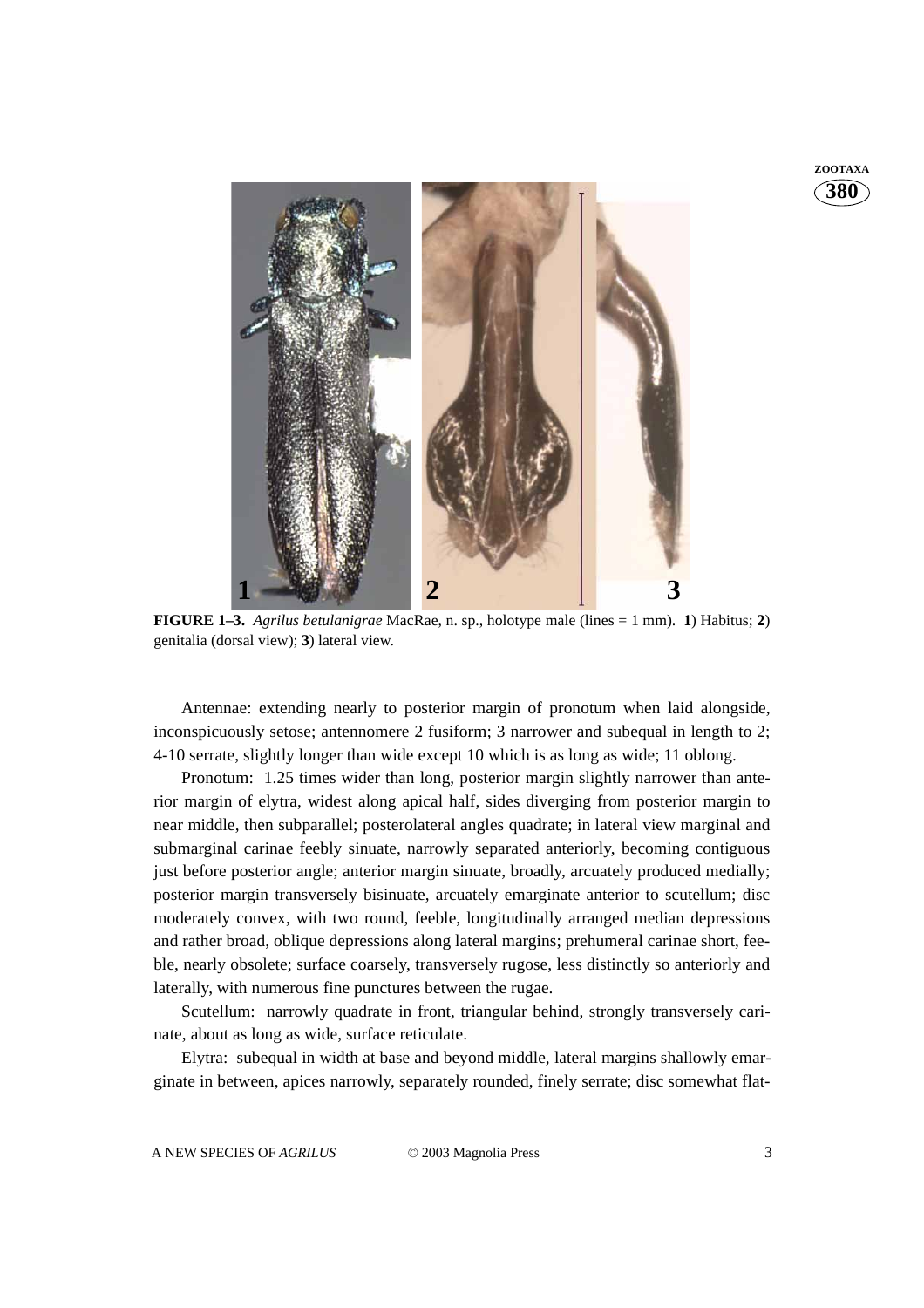**380**

**ZOOTAXA** tened, each elytron with a broad, moderately deep basal depression and an indistinct longitudinal costa, sutural margin recessed behind scutellum and strongly elevated posteriorly; surface densely imbricate-punctate, more shallowly, irregularly so near apices; minutely, sparsely setose.

> Ventral surface: prosternum sparsely clothed with inconspicuous appressed setae, prosternal process slightly converging between coxae, acute at apex, prosternal lobe declivous, subtruncate, feebly emarginate at middle, surface reticulate, finely punctate; posterior coxae densely, coarsely punctate, moderately setose, posterior margin broadly, arcuately emarginate, upper angle perpendicular; abdominal ventrites finely, rather densely punctate, becoming faintly rugose on basal ventrites, sparsely clothed with fine, recumbent setae that become longer apically, ventrites 1 and 2 feebly flattened medially, suture between nearly obsolete; last ventrite sparsely, coarsely punctate, broadly rounded at apex.

> Legs: femora subfusiform; tibiae straight, slender, armed with a small tooth on inner apical margin; metatarsus about as long as metatibia, metatarsomere 1 equal in length to remainder of metatarsus; tarsal claws similar on all legs, cleft near middle, outer tooth acute at apex, inner tooth broader and turned inward, nearly contiguous with opposite tooth.

> Male genitalia (Figs. 2–3): in lateral view bent sharply downward in basal half; parameres subquadrately expanded in apical half, angled obliquely downward laterad, narrowed suddenly before apex, apices transluscent, bearing long, curved, silky setae; tip of median lobe subacute.

# *Female*

Differs from male in being more robust, front of head broader, more convex, cupreous with aeneous tinge on upper frons and vertex, more sparsely clothed with long white pubescence on lower half and along ocular margins; outer antennomeres slightly wider than long; pronotum aeneous with faint cupreous reflections, especially laterally; elytra aeneous black; beneath black with faint cupreous reflections; abdominal ventrites 1 and 2 convex medially; tibiae unarmed on inner apical margin; metatarsus shorter than metatibia.

#### *Variation*

Coloration was rather constant in the four males examined, while in females some variation was noted in the intensity of the cupreous and aeneous reflections on the head and pronotum. The prehumeral carinae vary from weak but distinct to nearly obsolete, and the pronotal depressions are more scarcely indicated in some specimens. The prosternal lobe is usually feebly emarginate medially but is a little more distinctly so in some specimens. Males measured  $3.75-4.85 \times 0.90-1.15$  mm (mean =  $4.35 \times 1.02$  mm,  $n = 4$ ) and females  $4.40-4.95 \times 1.05-1.20$  mm (mean =  $4.70 \times 1.13$  mm,  $n = 8$ ).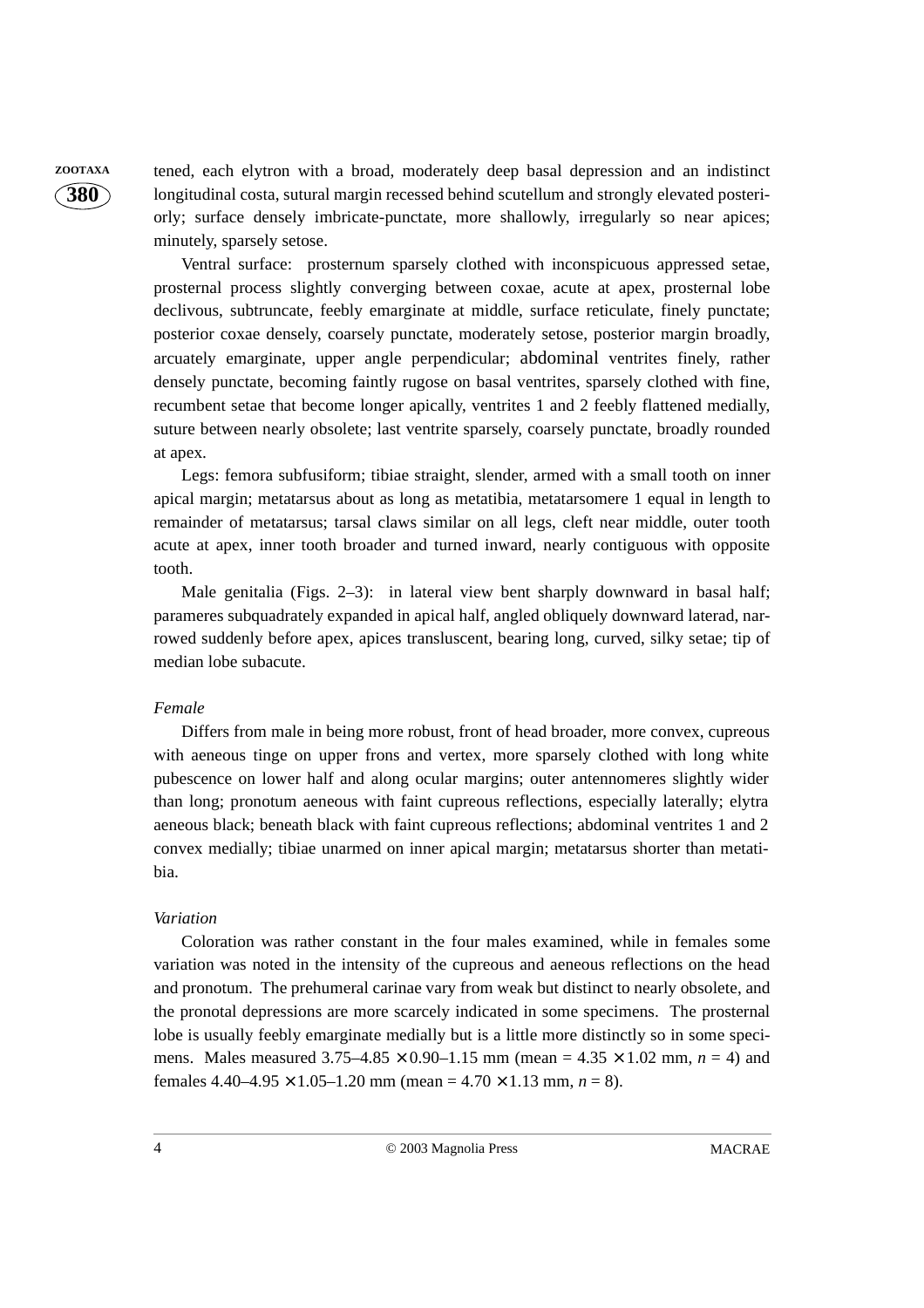# *Material examined* **ZOOTAXA**

In addition to the holotype, 3 male and 8 female paratypes: same data as holotype (3  $\sigma\sigma$ , 3  $\frac{9}{2}$ ); same data as holotype except em. 8–15.V.2001 (1  $\frac{9}{2}$ ); same locality, em. 1–<br>7 VL2002 (2  $\frac{9}{2}$ ),  $\frac{9}{2}$  15 VL2002 (1  $\frac{9}{2}$ ), and 22, 20 VL2002 (1  $\frac{9}{2}$ ), an 2 4 am die fallen 7.VI.2002 (2  $\frac{9}{2}$ , 8–15.VI.2002 (1  $\frac{2}{3}$ ), and 23–30.VI.2002 (1  $\frac{2}{3}$ ) *ex* 2–4 cm dia. fallen dead branch *B. nigra* coll. 6.IV.2002, T. C. MacRae. Paratypes deposited in the following collections: GHNC, HAHC, TCMC, USNM. In addition to the type series, three females were examined from two additional localities in the state: MISSOURI: Butler Co., Big Cane Conservation Area, 3.5 mi S of Neelyville, T22N R5E S35: em. 23–30.IV.2001 *ex* 1– 3 cm dia. fallen branches *B. nigra* coll. 8.IV.2001 (2 º º º), T. C. MacRae; Clark Co., vic.<br>SW comen Dage Dard Concentriate Assoc T64M D6W S22 (SG1/0), cm, 24.21 V2002, w -SW corner Rose Pond Conservation Area, T64N R6W S23 (SC1/9), em. 24-31.V.2002 *ex* fallen branch *B. nigra* coll. 7.IV.2002 (1  $\frac{9}{7}$ ), T. C. MacRae (all deposited TCMC). These females almost certainly represent *A. betulanigrae* based on larval host but were not designated paratypes since no male specimens were associated with them.

# *Type locality*

The type locality is a National Park Service campground in a mesic bottomland forest along one of the larger, spring-fed, gravel-bottomed rivers dissecting the Ozark Plateau in southeastern Missouri. Dominant woody plant species in this natural community include *Acer saccharum* L., *Carya cordiformis* (Wangenh.) K. Koch, *Celtis occidentalis* L., and *Quercus alba* L., with *Diospyros virginiana* L. and *Juglans nigra* L. also being characteristic (Nelson 1985).

#### *Hosts*

The type series was reared from small, fallen dead branches of river birch, *Betula nigra* L. This plant is widely distributed across the eastern United States and is the only species of *Betula* found in the middle and southern latitudes of the country. In Missouri, it grows naturally throughout the state in alluvial ground along streams and borders of gravel bars (Steyermark 1963) and is a dominant species in the wet bottomland forests of the southeastern lowlands (Nelson 1985). The trees with which the type series was associated may have been planted. Other *Agrilus* spp. that have been associated with *Betula* in North America include *A. acutipennis* Mannerheim, *A. anxius* Gory, *A. cyanescens* (Ratzeburg), *A. obsoletoguttatus* Gory, *A. olivaceoniger* Fisher, and *A. pensus* Horn (Knull 1922, Fisher 1928, Bright 1987). Of these, only *A. pensus* has been reared from *B. nigra* (Fisher 1928, Knull 1930, MacRae and Nelson 2003). No other member of the *otiosus* species-group has previously been associated with *Betula*.

## *Comparisons*

Males of *A. betulanigrae* will key to *A. frosti* Knull (Fisher 1928, Wellso et al. 1976, MacRae 1991); however, they can be immediately distinguished from this and all other congeners by their distinctively bent genitalia with subquadrately expanded parameres that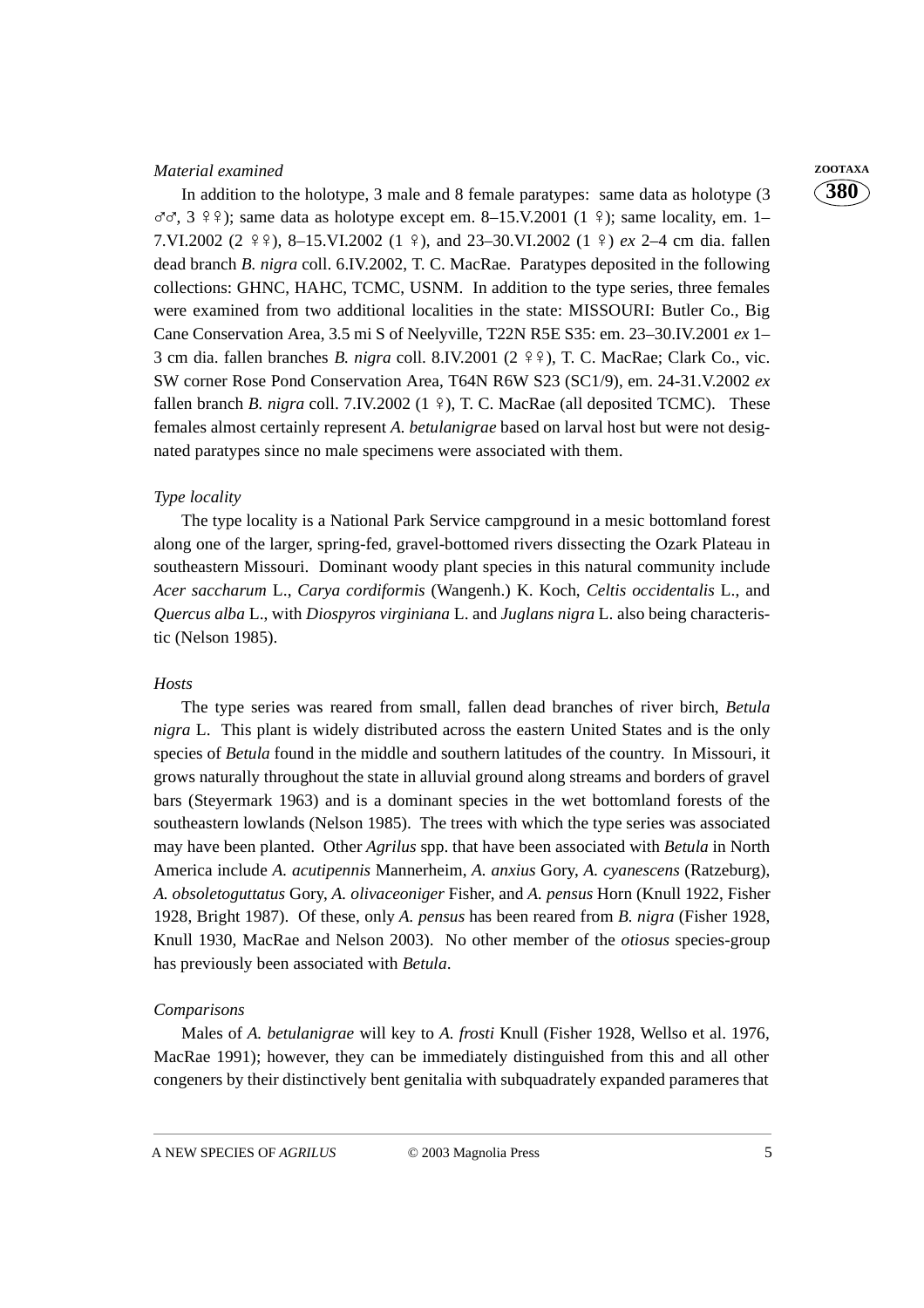

**ZOOTAXA** are suddenly narrowed apically. Gayle Nelson kindly compared a male paratype with the unique holotype of *A. hazardi* Knull and confirmed they are not the same species. Females lack distinguishing morphological characters that allow them to be separated from females of related species.

# *Etymology*

The specific epithet, a compound noun in the genitive case, is derived from *Betula nigra*, from which the type series was reared.

# **Comments on subgeneric placement of the otiosus species-group**

A general discussion of the problem of subgeneric classification in the genus *Agrilus* is beyond the scope of this paper; however, the discovery of another species in the *otiosus* species-group (Knull 1920, Fisher 1928) warrants consideration of recent subgeneric assignments affecting some of its known members. As currently understood, the *otiosus* species-group constitutes a homogeneous assemblage of species in eastern North America characterized by having antennomeres 4-10 serrate, the tarsal claws with the inner tips nearly touching, and the male metatibiae armed with a distinct tooth on the inner apical margin (Fisher 1928). Species within this group exhibit little morphological divergence from each other, although males of the species can be distinguished with relative ease due to their distinctive genitalia and the presence of secondary sexual characters. Females lack such characters and present a rather uniform facies across the group, preventing conclusive identification except by association with males. The species also appear to be rather selective in their larval host preferences and can often be more easily separated by host plant than by morphology. The *otiosus* species-group almost certainly represents a monophyletic group within *Agrilus*, although it remains to be determined whether this warrants subgeneric consideration. Additional North American species of *Agrilus* such as *A. arcuatus* (Say) and relatives, *A. masculinus* Horn, etc., appear to be closely related to the *otiosus* species-group but differ by the males lacking the metatibial tooth. Curiously, Alexeev (1998), in characterizing three existing and 14 new subgenera of *Agrilus*, assigned some members of the *otiosus* species-group (i.e., *A. cliftoni* Knull, *A. frosti* Knull, *A. juglandis* Knull, *A. otiosus* Say, and *A. transimpressus* Fall) to the subgenus *Arquagrilus* Alexeev (1998:424) and others (*A. defectus* LeConte and *A. geminatus* (Say)) to the subgenus *Quercagrilus* Alexeev (1998:428). A few additional North American species were also assigned to these and other subgenera as well. Alexeev based his subgeneric classification almost exclusively on ultrastructure of the male genitalia, primarily in Palearctic species, despite earlier admonitions against separating subgenera in this enormous, cosmopolitan genus based on limited character sets or restricted biogeographical perspectives (Obenberger 1957, Bellamy 1996). With respect to the Nearctic fauna, his examination and placement of a relatively small number of the species in formal subgenera, while leaving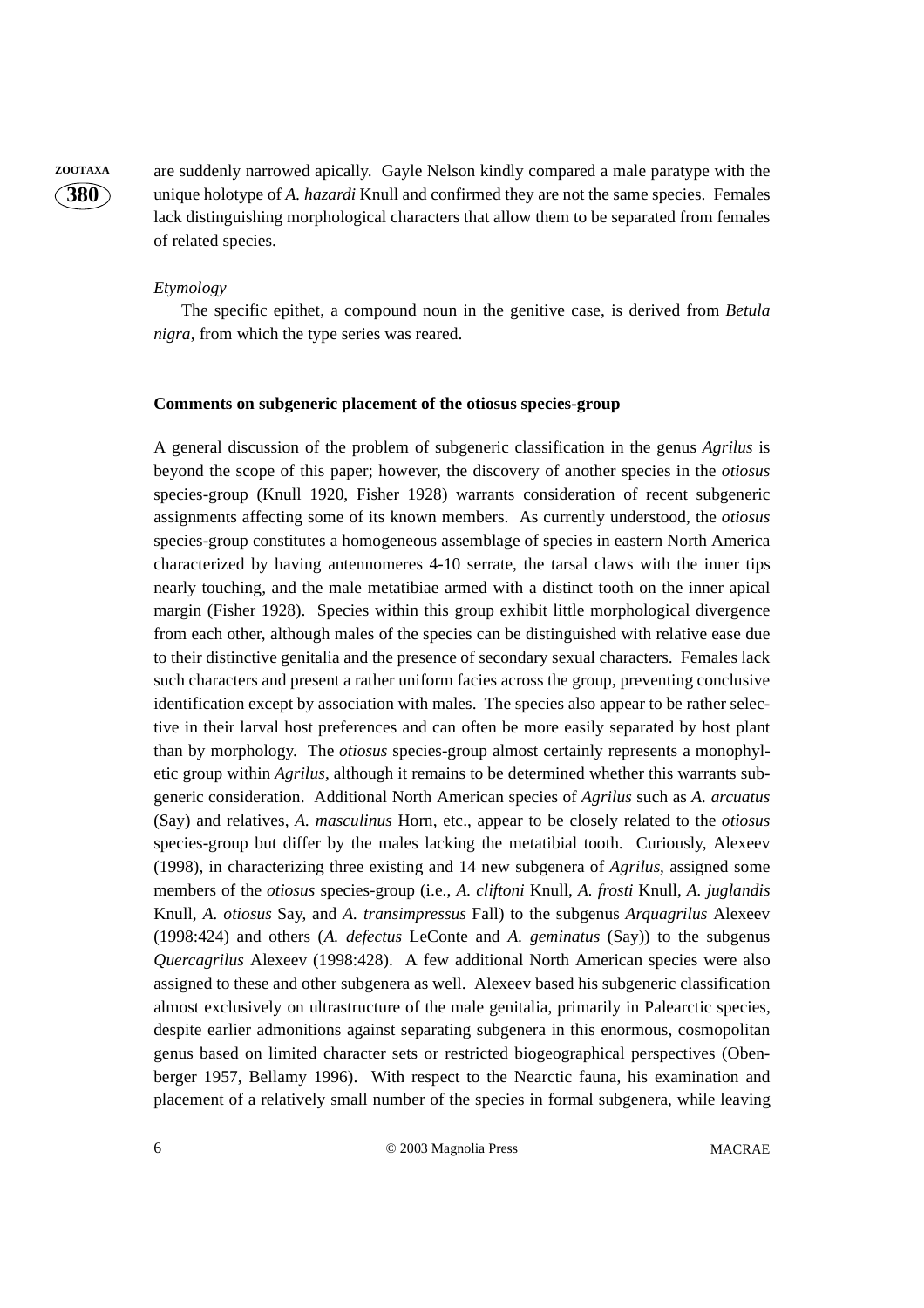the majority of species in that fauna outside such definition, is at best premature (Bellamy **ZOOTAXA** & Hespenheide 2002). More specific to the *otiosus* species-group, the partitioning of its members among multiple subgenera seems highly untenable given the suite of shared morphological characters exhibited by the group. To this point, *Engyaulus* Waterhouse, containing the distinctive *pulchellus* species-group (Nelson & Westcott 1991), is the only subgenus of *Agrilus* credibly established for species in the New World (Bellamy 1996). For the present, *A. betulanigrae* and the above mentioned members of the *otiosus* speciesgroup should be regarded as belonging to *Agrilus* (s. str.). This is not intended to advocate a closer relationship of these species to *A. viridis* (L.) (type species of *Agrilus*) than to *A. pratensis* Ratzeburg or *A. angustulus* (Illiger) (type species of *A.* (*Arquagrilus*) and *A.* (*Quercagrilus*), respectively), but rather to preserve the integrity of the *otiosus* speciesgroup, long recognized by North American workers, until a more comprehensive subgeneric assessment of the Nearctic fauna can be conducted.

# **Key to males of the** *Agrilus otiosus* **species-group in North America**

| $\mathbf{1}$   |                                                                                    |  |
|----------------|------------------------------------------------------------------------------------|--|
|                |                                                                                    |  |
|                |                                                                                    |  |
| $\overline{2}$ | Fifth abdominal ventrite fimbriate at apex; Host: Quercus A. defectus LeConte      |  |
|                |                                                                                    |  |
| 3              |                                                                                    |  |
|                |                                                                                    |  |
| $\overline{4}$ |                                                                                    |  |
|                |                                                                                    |  |
| 5              | Pronotum with prehumeral carinae distinct; apical prosternal margin distinctly     |  |
|                | emarginate; genitalia with parameres very narrow apically; Host: Juglans           |  |
|                |                                                                                    |  |
|                | Pronotum with prehumeral carinae obsolete; apical prosternal margin truncate or    |  |
|                | onlyslightlyemarginate;genitaliawithparameresslightlywidenedatapex;Host:Quercus    |  |
|                | A. geminatus (Say)                                                                 |  |
| 6              | Front of head densely clothed with white hairs behind epistoma, nearly concealing  |  |
|                | suface; genitalia with parameres not transparent apically; pronotum bicolored dor- |  |
|                |                                                                                    |  |
|                | Front of head sparsely clothed with white hairs behind epistoma; genitalia with    |  |
|                |                                                                                    |  |
| 7              | Genitalia with apex of median lobe obtuse; parameres angularly expanded near       |  |
|                |                                                                                    |  |
|                |                                                                                    |  |
|                | Genitalia with apex of median lobe acute; parameres slightly expanded before api-  |  |
|                |                                                                                    |  |

**380**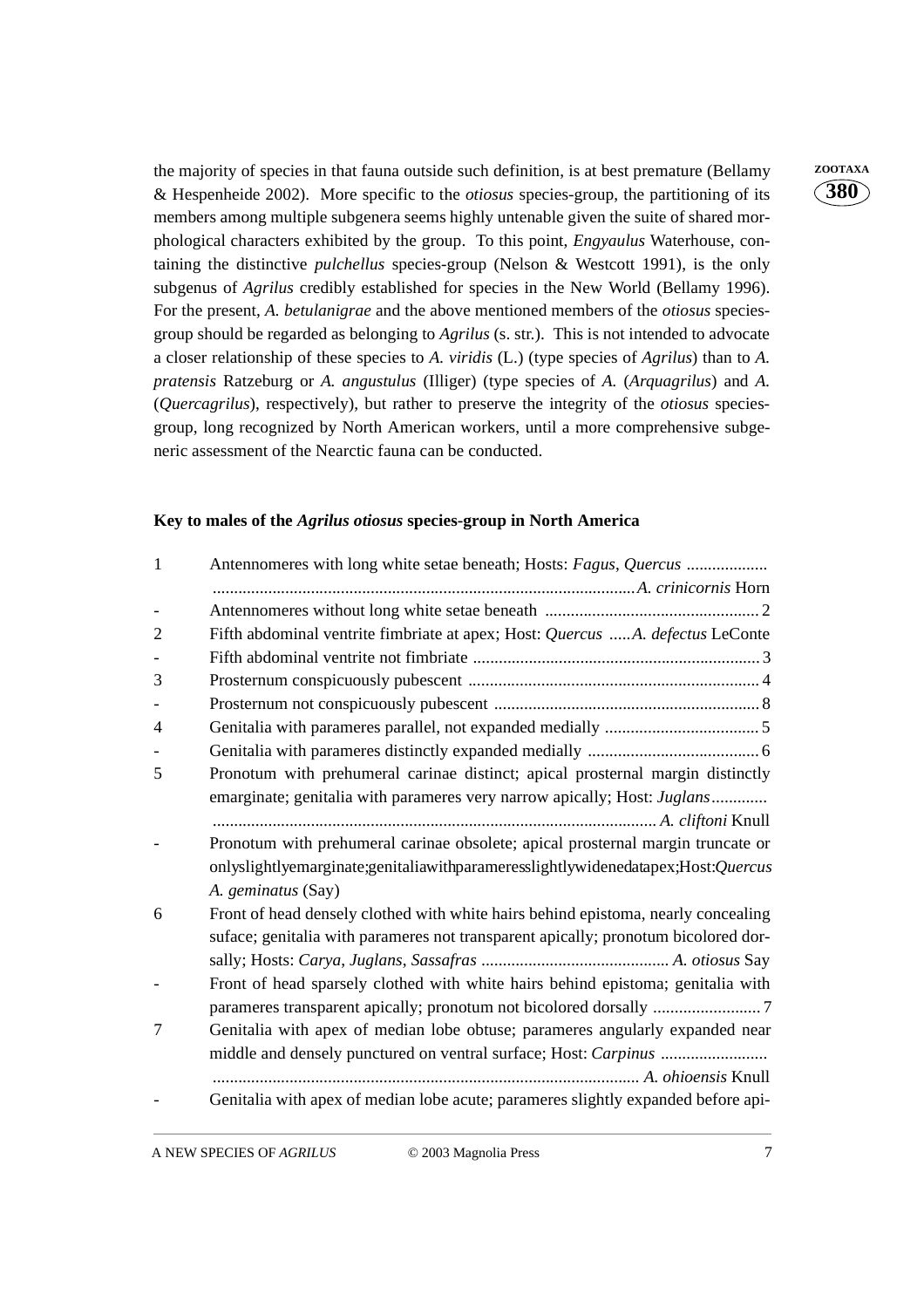| ZOOTAXA                  |    | ces, not densely punctured on ventral surface; Host: adults collected on Corylus      |
|--------------------------|----|---------------------------------------------------------------------------------------|
| $\mathbf{\widehat{380}}$ |    |                                                                                       |
|                          | 8  | Second abdominal ventrite transversely concave, causing the abdomen to be bent        |
|                          |    |                                                                                       |
|                          |    | Second abdominal ventrite not transversely concave, at most slightly concave near     |
|                          |    |                                                                                       |
|                          | 9  | Genitalia with fleshy lobes at apex of parameres that protrude beyond apex of         |
|                          |    | median lobe; first two abdominal ventrites channeled medially; Host: Ostrya           |
|                          |    |                                                                                       |
|                          |    | Genitalia without protruding fleshy lobes at apex of parameres; first two abdomi-     |
|                          |    | nal ventrites convex, feebly flattened, or slightly concave medially  10              |
|                          | 10 |                                                                                       |
|                          |    | Apical prosternal margin broadly rounded or feebly emarginate  12                     |
|                          | 11 | Genitalia with parameres elongate, subparallel, tips not transluscent; fifth antenno- |
|                          |    | mere about as long as wide; Host: Diospyros  A. diospyroides Knull                    |
|                          |    | Genitalia with parameres arcuately expanded near middle, tips transluscent; fifth     |
|                          |    | antennomere nearly twice as long as wide; Host: unknown  A. hazardi Knull             |
|                          | 12 | First two abdominal ventrites convex medially; genitalia with parameres subangu-      |
|                          |    |                                                                                       |
|                          |    |                                                                                       |
|                          |    | First two abdominal ventrites feebly, longitudinally flattened medially; genitalia    |
|                          |    | with parameres expanded in apical half, parallel toward apex or not  13               |
|                          | 13 | Genitalia in lateral view bent sharply downward in basal half; parameres subquad-     |
|                          |    | rately expanded in apical half, angled obliquely downward laterad, narrowed sud-      |
|                          |    |                                                                                       |
|                          |    | Genitalia in lateral view not bent sharply downward in basal half; parameres arcu-    |
|                          |    | ately expanded in apical half, converging evenly toward apex; Host: Quercus           |
|                          |    |                                                                                       |

# **Acknowledgments**

I thank the personnel at the Ozark National Scenic Riverway (National Park Service, Van Buren, Missouri) and Missouri Department of Conservation (Natural History Program, Jefferson City) for granting me permission to collect on lands under their stewardship; Dr. H. A. Hespenheide (University of California, Los Angeles) and Dr. G. H. Nelson (Blue Springs, Missouri) for their help in confirming the status of *A. betulanigrae*; and C. R. Brown (Monsanto Company, Creve Coeur, Missouri) for his field companionship and help with retrieving the wood from which the type series of *A. betulanigrae* was reared. I especially thank Dr. C. L. Bellamy (California Department of Food and Agriculture, Sacra